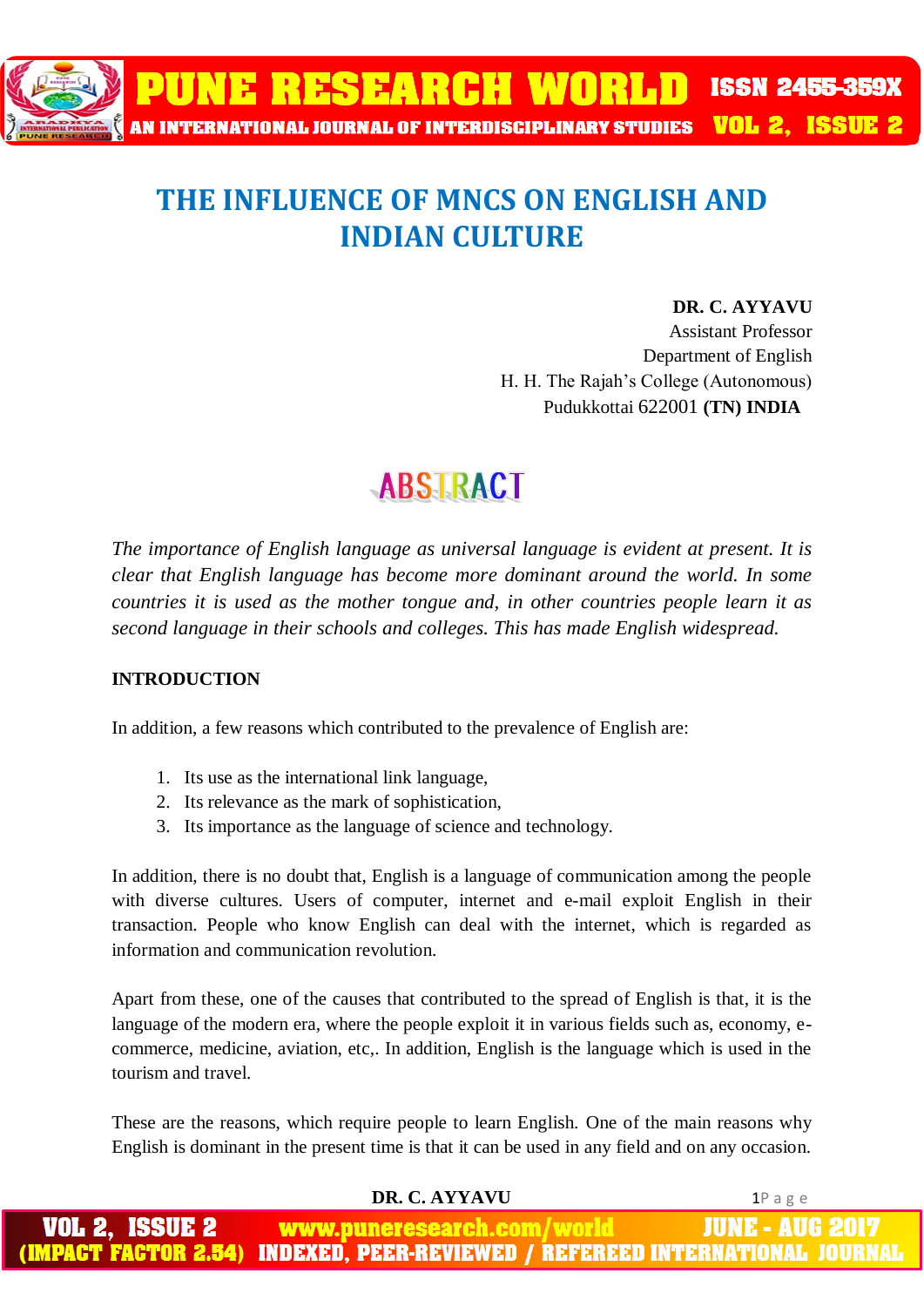

Likewise English is an important requirement for most of the jobs. It is quite clear that English has become a necessity today. We need it in all walks of life. Now-a-days with the availability of many sources, such as the Internet, books and educational institutes which are spread around the world has made learning of English an easier task.

#### **Historical Background of English in India:**

It is said that Macaulay's *Minutes* (1835) paved the way for the development of English in India by making its study compulsory, in reality, the elite section of the Indians too contributed towards forming a 'favourable' atmosphere for English education. The introduction of English created an atmosphere of political consciousness and an awareness of our own rights and privileges. Only because of this unifying factor the wave of independence spread from North to South and from East to West. Gradually English occupied the top most position in India.

Meanwhile people began to feel that English was a foreign plant transplanted in the Indian soil and English was doing immense harm to the growth of our nation. As a result, in 1904 a government resolution suggested that the medium of instruction in the middle classes should be the mother tongue and English should not be taught before the age of thirteen. However, the children had the provision to pick up a working vocabulary of English to be able to follow their lessons in higher classes. Nevertheless the Calcutta University Commission (1917) supported 'Bilingualism'. Thus English continued to dominate the curriculum of Indian Schools, Colleges and Universities.

#### **English as an International Language:**

English is an international language, spoken in many countries both as a native and as a second or foreign language. It is taught in the schools and colleges in almost all countries. It is a living and vibrant language spoken by over 300 million people as their native language. Millions more speak it as a second language.

English is learnt everywhere because people have found out that knowledge of English is a passport for better career, better pay, advanced knowledge, and for communication with the entire world. English is also learned for the literature it possesses, and for the variety and rich experience it provides. English has replaced French as the language of diplomacy. In this computer age, English is bound to expand its domains of use everywhere.

In the Indian subcontinent, English has become the principal language of communication among the educated classes after the famous *Minutes* of Lord Macaulay in 1833.

#### **Present Status of English in India:**

| DR. C. AYYAVU                                                                | 2Page |
|------------------------------------------------------------------------------|-------|
| <b>VOL 2, ISSUE 2 www.puneresearch.com/world by JUNE - AUG 2017 \</b>        |       |
| (IMPACT FACTOR 2.54) INDEXED. PEER-REVIEWED / REFEREED INTERNATIONAL JOURNAL |       |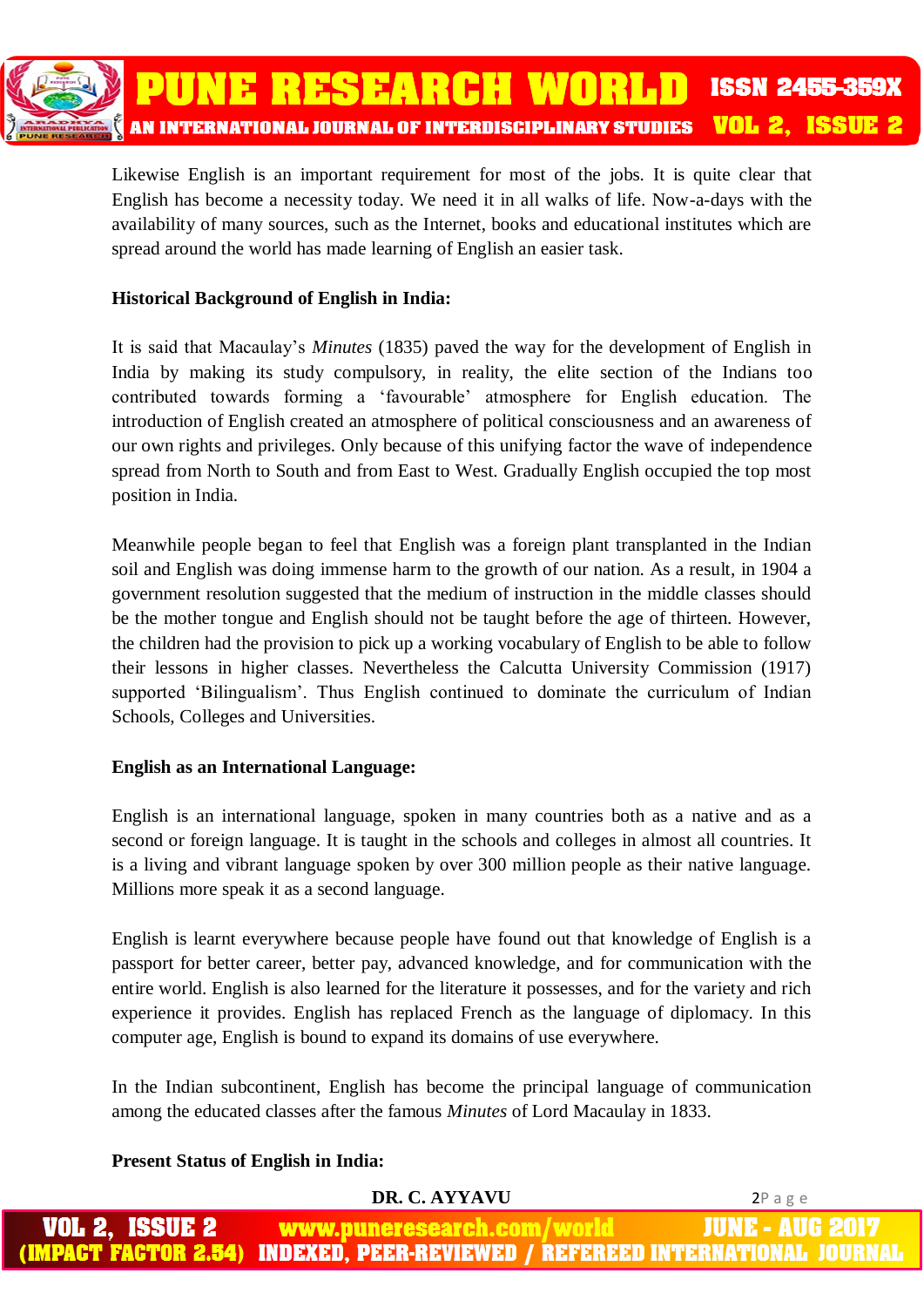There are arguments for and against the teaching of English in India. Sharma rightly pointed out:

> *Our present problem may be summed up as follows: having got rid of the English of whom we had little use, we have not been equally successful in driving out their language, because as things stand, we can neither really live with it nor, indeed do without it. National self-respect demands that we dethrone it from its eminent place in our country but its extraordinary utility has made it so indispensable to us, that we are prevented from banishing it* (**Teaching and Development of English. 1993:2**)*.*

One can find the same trend in the report of the Kothari Commission (1964) which states that English is quite essential to keep pace with advances in science and technology. The former Chairman of the UGC, Dr. Satish Chandra, after careful study of the problems facing the constitutional provisions relating to official language, recommended that a certain standard was required of officers entering the higher services, in English (in Abdul Manna's "*Kothari Commission*" 2004:105). Regional languages are used more in the field of administration in various states but this does not help these languages to attain the status of English in the academic field.

The liberalization and globalization of the Indian economy ushered in all kinds of reasons to learn the language. While earlier in the century, students who had specialized in English joined either teaching or the civil services, now a whole new spectrum of job opportunities has opened up. There are now call centres that need trainers to equip their employees with communication skills, there are multinationals who have been recruiting marketing staff who needed to be taught spoken English, there are medical transcription centres which need efficient translators and reporters. Those desirous of migrate to the West needed professional help for clearing tests like the IELTS and TOEFL. Therefore, today the avenues for ELT in India are unlimited.

The change was first observed at the social, political and economic levels. Suddenly, English ceased to be the badge of status for the upper crust. In earlier times, just the upper classes and quite a few limited groups were seen using English in everyday life. The middle class reserved it for official purposes or those social occasions where they wished to leave an impression. The lower classes thought the use of English was beyond their reach and the government schools of India made no effort to teach any kind of spoken English and hence, this category of people had no exposure to it. However, around the year 1995, the whole concept began to change. The liberalization of the economy led to the advent of multinationals resulting in numerous developments like varied job opportunities that demand a good command of English. The growing number of English channels on the television, an

#### **DR. C. AYYAVU** 3P a g e

IUNE - AUG ISSUE 2 www.puneresearch.com/world **APACT FACTOR 2.54)** INDEXED. PEER-REVIEWED / REFEREED INTERNATIONAL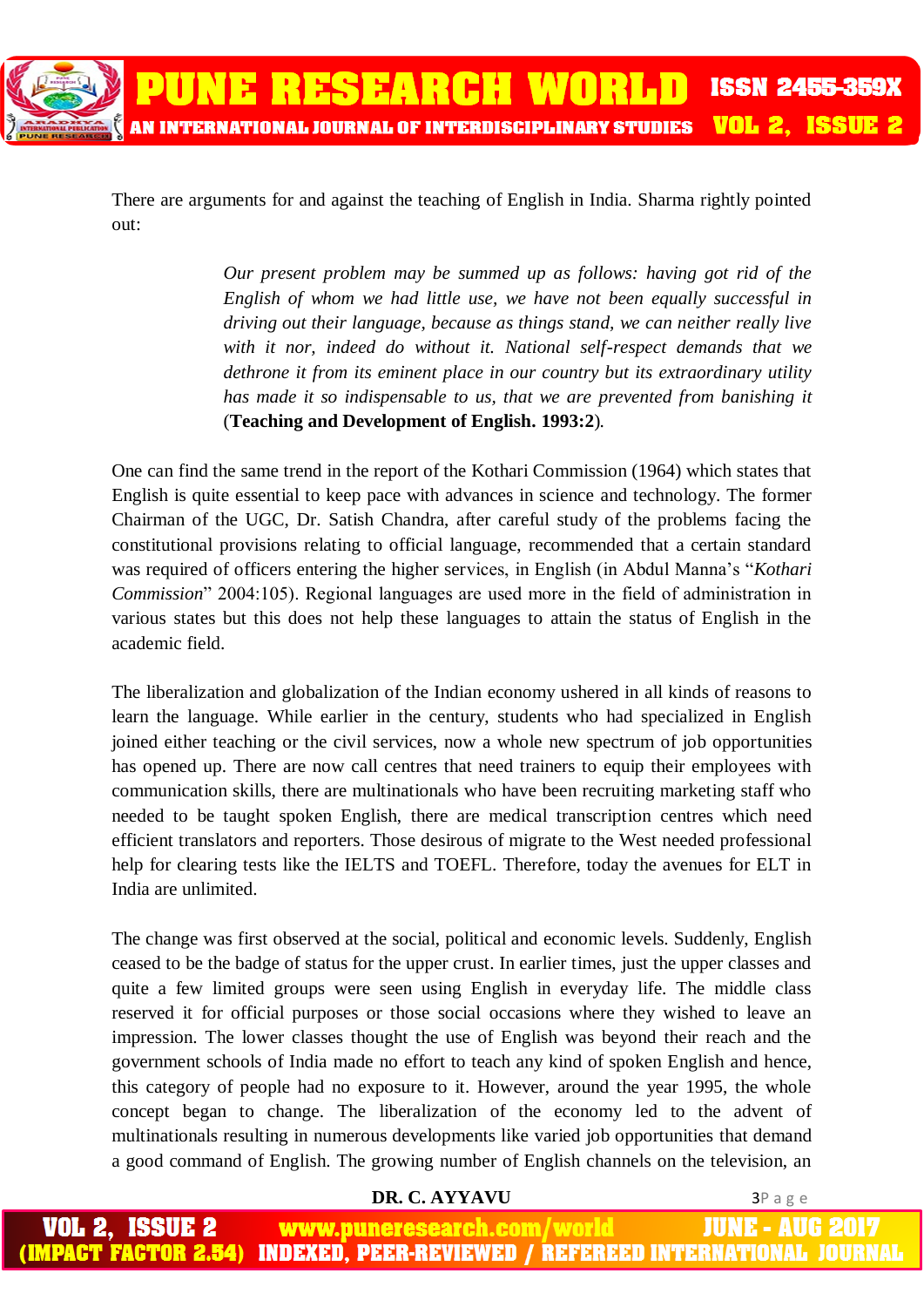

increase in the number of English publications and international lifestyles happen to be an appealing option. Any changes in the life style of people are best exhibited in language and in attire. In India English has made

#### **The term "Culture" and its meaning:**

**Culture** (from the Latin *cultura* stemming from *colere*, meaning "to cultivate") generally refers to patterns of human activity and the symbolic structures that give such activity significance. Different definitions of "culture" reflect different theoretical bases for understanding, or criteria for evaluating human activity.

Most general, the term *culture* denotes whole product of an individual, group or society of intelligent beings. It includes technology, art, science, as well as moral systems and characteristic behaviours and habits of the selected intelligent entities. In particular, it has specific more detailed meanings in different domains of human activities.

#### **A word that means several different things...**

When you are talking about "organizational culture", remember to check that you are all conversing about the same thing. People may use the word culture to mean any of these:

#### **1. National / ethnic culture:**

The group assumed to be site of child's primary socialization -- "THE Latvian culture," "THE African-American culture." In the U.S. this is usually the assumed meaning of culture, and people revert to this narrow view of culture out of habit, even when you may have been quite explicit about defining culture more broadly than this.

#### **2. Secondary or subgroup culture:**

Cultural groups we've been socialized into: Organizational culture, professional culture, manager culture, Muslim culture, peer culture, prison culture, and nerd culture and so on.

### **3. Culture in the anthropological sense**

The meanings and behaviour groups of people develop and share over time.

### **4. Capital C Culture:**

 **DR. C. AYYAVU** 4P a g e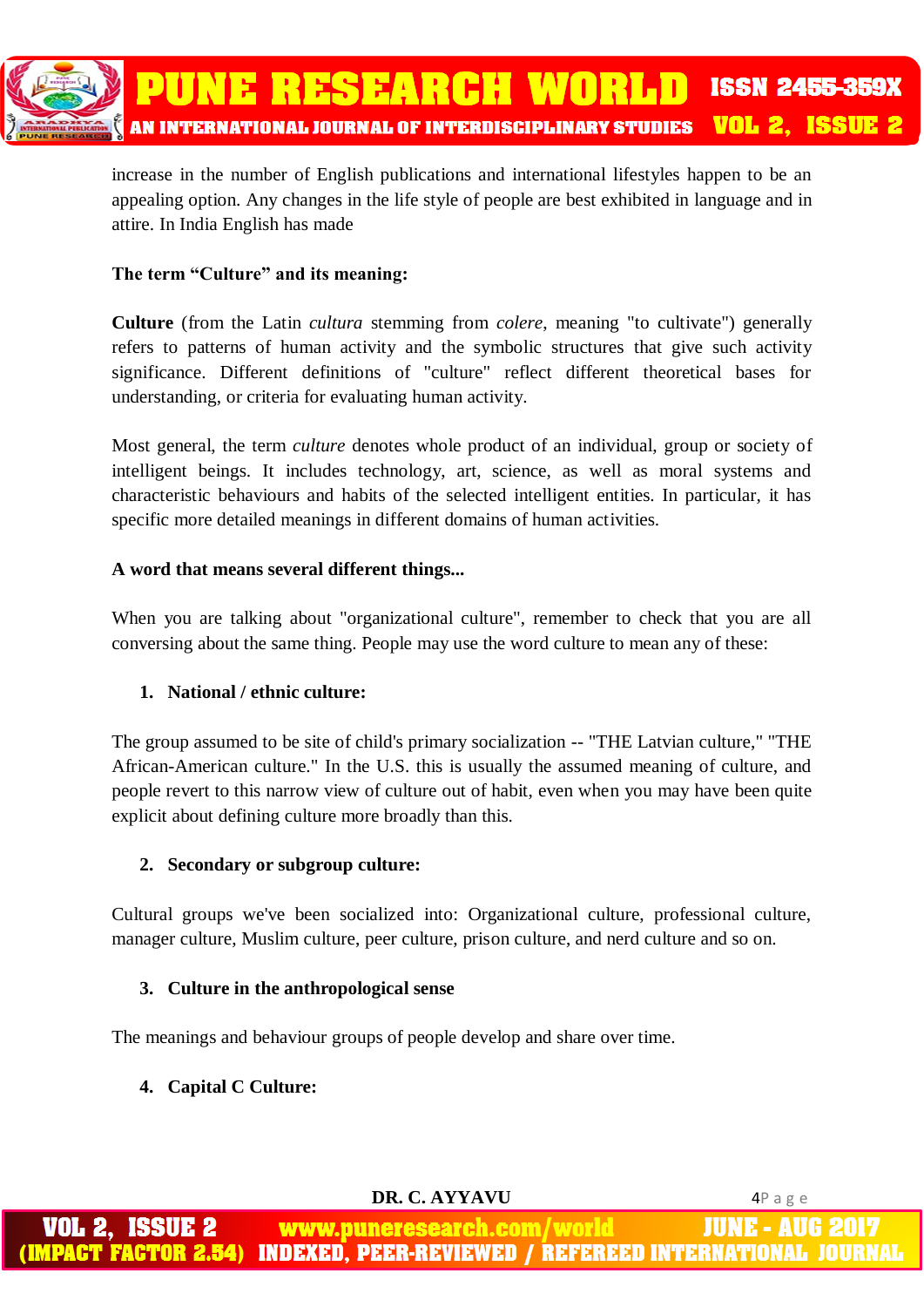

The high arts of theatre, painting, music, etc., or a superior upbringing. Also the term "culture**"** refers to a state of intellectual development or manners. The social and political forces that influence the growth of a human being is defined as culture.

In the present context, the term "Culture" means not only the poojas, rituals done by Indians as also the environmental forces that govern its meaning. We need to give or attribute an additional meaning to culture which is comprehensive of the much discussed "Globalisation". Globalisation has been taking place mainly in two areas, at present: (1) Economy and (2) Education. The following definition may help us to understand the term better:

> *"Firstly, the meaning of this 'globalisation' that they are often said to be pushing us towards. The term is often used in a general way to refer collectively to a set of economic trends. One aspect of 'globalisation' is the greater manoeuvrability of capital around the world. Another related element is the removal of restrictions to global trade. 'Globalisation' is also about the diminishing importance of national frontiers as far as the operations of companies are concerned. In short, globalisation means that the economic activity of companies is to be increasingly understood as taking place on an international, rather than a national stage."*

The Indian panorama of trade till 1990s was a closed one or with Limited opening, i.e., the so called Foreign Direct Investment (FDI) was not allowed. The Multinational Companies can offer 'Technical Collaboration' only. Though there was significant economical growth in the country, still employment with a decent salary for youths was a dream only. In the beginning of the year 1991, the then Prime Minister Mr. P.V. Narasimha Rao's regime opened the doors of India for Foreign Direct Investment. From then onwards numerous multinational companies started establishing their branches at various cities in India. The number of jobless youths has been decreasing equally whenever the MNCs established their companies. Globalization has brought a great impact on industries. Till the inception of MNCs, no Indian companies required communication skill or any other related skills (likes soft-skills, personality etc,). But to work in an MNC, a candidate requires to improve himself / herself on the whole. More particularly, communicative skill in general; interpersonal communication and mass communicative skill are very much necessary.

It is universally acclaimed that Indian Software Engineers are given a red-carpet welcome throughout the world. This is because of

- 1) Their knowledge in English
- 2) The professional skill or expertise they have
- 3) The same has happened at famous R&D centres in Bangalore, where the recent development in softwares was by Indians, who are fluent in English.

#### **DR. C. AYYAVU** 5P a g e ISSUEZ www.puneresearch.com/world JUNE - AUG **IMPACT FACTOR 2.54)** INDEXED. PEER-REVIEWED / REFEREED INTERNATIONAL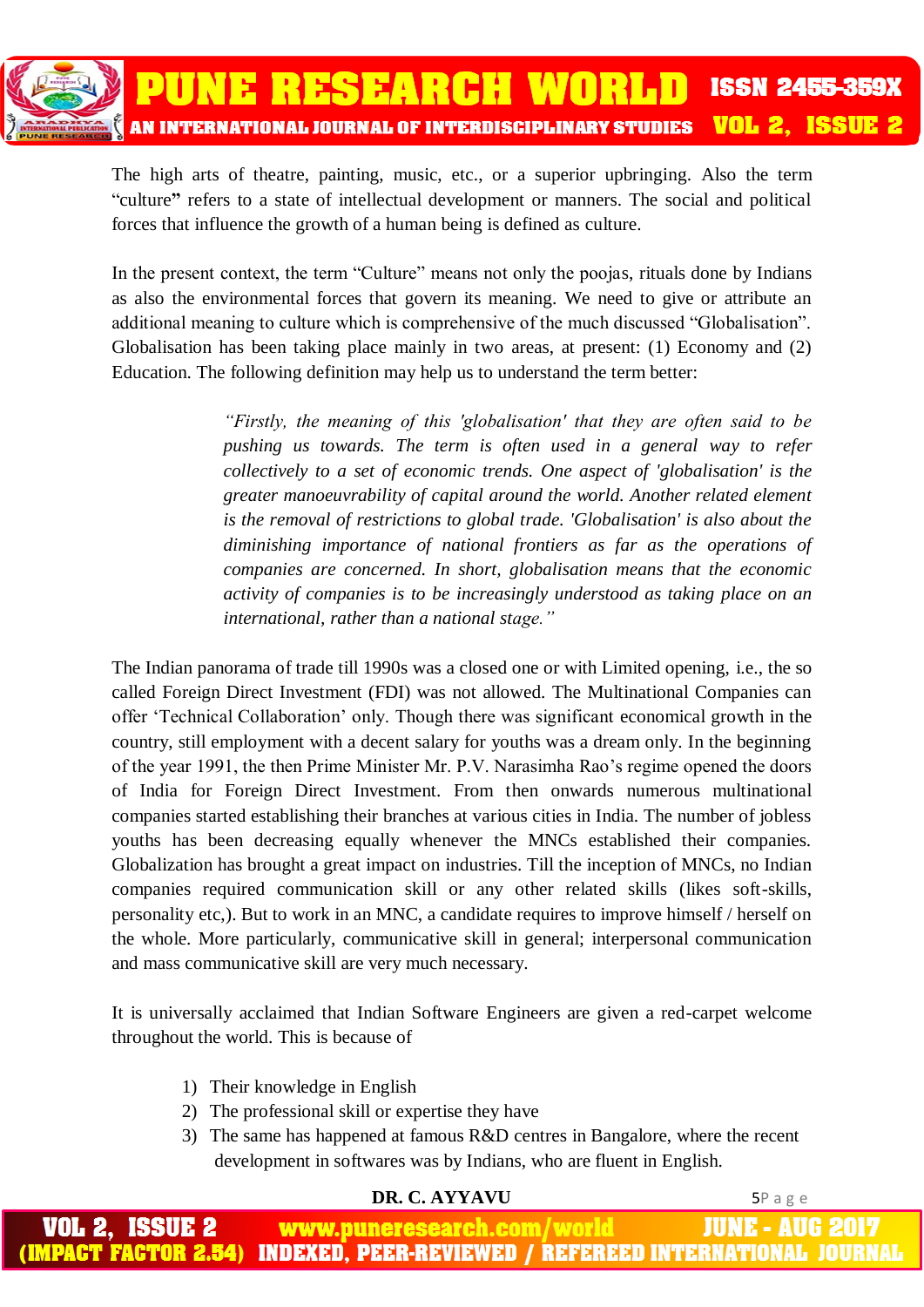

The increasing number of BPOs or Call Centres has also multiplied the employment opportunities. A Call Centre assistant must be fluent in English, or one who has a working knowledge in English can join Out Sourcing Companies. Thus, the first phase of globalization ends with industries and employment.

The second phase of globalization reflects in education field. Once foreign education was limited to high-class people and middle class people cannot afford Foreign Education. But after this globalization, Indian universities have started signing MoU with foreign universities. By virtue of this MoU, foreign University Teachers come to work in India. Foreign education is now at the arm's length for Indian students.

Taking into account, the importance of English, Tamil Nadu government has incidentally made English as a compulsory subject in the Primary School Education.

Another important point we must observe is that the freedom fighters of India were well known for their grip over the foreign tongue. Even the native speakers were afraid of certain Indian leaders who used to converse in English in such a way that the Britishers were convinced.

It is our opinion that Foreign Language learning is a Global necessity and mastery of the English language is a must. It is evident that Indians have the capacity to master the language and once again put India on top of the Global map. But this does mean that Indian tradition and cultural aspects be neglected or forgotten. To conclude mastering the language is to conquer the world, not at the expense of Indian tradition.

# REFERENCES

- Agnihotri, R.K. and A.L. Khanna**.** (Eds). *Second Language Acquisition*. New Delhi : Sage. 1994.
- Arnold, Matthew. Culture and Anarchy New York: Macmillan. 3rd Edition. 1882, Available Online. 1869. Retrieved: 2012-01-28.
- Barzilai, Gad**.** *Communities and Law: Politics and Cultures of Legahkjkjl Identities.* University of Michigan Press: Michigan. 2003.
- Boritt, Gabor S. *Lincoln and the Economics of the American Dream*. University of Illinois Press: Chicago. 1994. ISBN 978-0-252-06445-6.

Bourdieu, Pierre. *Outline of a Theory of Practice.* Cambridge University Press: Cambridge. 1977. ISBN 978-0-521-29164-4.

Cohen, Anthony P. *The Symbolic Construction of Community.* Routledge: New York.

### **DR. C. AYYAVU** 6P a g e

JUNE - AUG www.puneresearch.com/world INDEXED. PEER-REVIEWED / REFEREED INTERNATIONAL